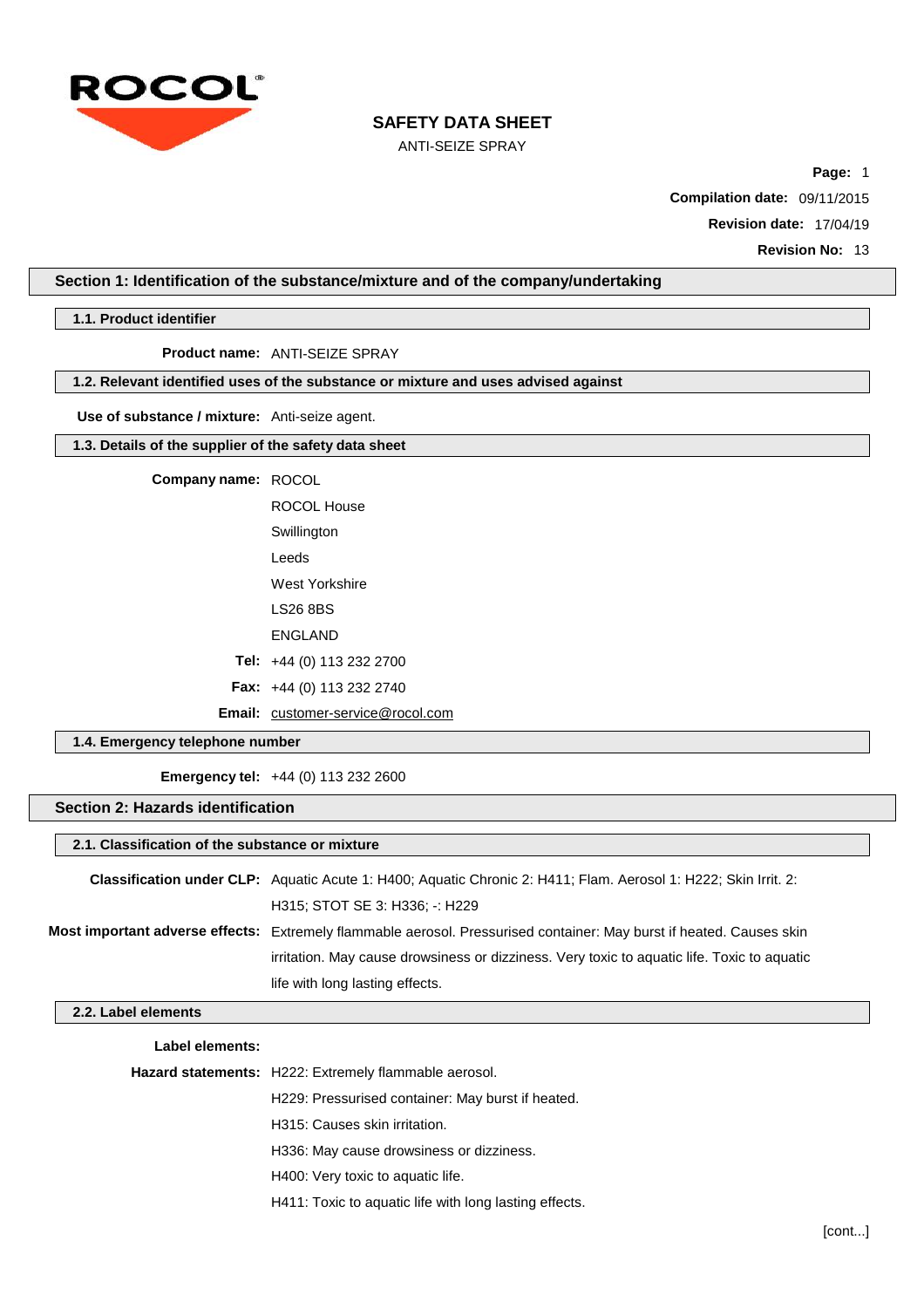# ANTI-SEIZE SPRAY

**Page:** 2

**Hazard pictograms:** GHS02: Flame

GHS07: Exclamation mark

GHS09: Environmental



**Signal words:** Danger

**Precautionary statements:** P410+P412: Protect from sunlight. Do not expose to temperatures exceeding 50 °C. P210: Keep away from heat, hot surfaces, sparks, open flames and other ignition sources. No smoking. P211: Do not spray on an open flame or other ignition source. P251: Do not pierce or burn, even after use. P271: Use only outdoors or in a well-ventilated area. P280: Wear protective gloves/protective clothing/eye protection/face protection. P273: Avoid release to the environment.

## **2.3. Other hazards**

**PBT:** This product is not identified as a PBT/vPvB substance.

# **Section 3: Composition/information on ingredients**

# **3.2. Mixtures**

#### **Hazardous ingredients:**

HYDROCARBON AEROSOL PROPELLANT (<0.1% 1,3-BUTADIENE) - REACH registered number(s): EXEMPT

| <b>EINECS</b> | CAS        | PBT/WEL                                                 | <b>CLP Classification</b>           | Percent |
|---------------|------------|---------------------------------------------------------|-------------------------------------|---------|
| 270-704-2     | 68476-85-7 | Substance with a Community<br>workplace exposure limit. | Flam. Gas 1: H220; Press. Gas: H280 | >50% ⊺  |

HEPTANE & ISOMERS - REACH registered number(s): 01-2119475515-33

| 927-510-4 | 64742-49-0 | - | Flam. Liq. 2: H225; Aquatic Chronic 2: | 10-20% |
|-----------|------------|---|----------------------------------------|--------|
|           |            |   | H411; Skin Irrit. 2: H315; STOT SE 3:  |        |
|           |            |   | H336; Asp. Tox. 1: H304                |        |

DISTILLATES (PETROLEUM), HYDROTREATED HEAVY NAPHTHENIC (NOTE L - < 3% DMSO EXTRACT) - REACH registered number(s): 01-2119483621-38

| 265-097-6 | 64741-96-4 | ⊦ Substance with a Community |  |
|-----------|------------|------------------------------|--|
|           |            | workplace exposure limit.    |  |

#### COPPER POWDER

|  | Acute Tox. 4: H302; Aguatic Acute 1: | $3.0 - 10\%$ |
|--|--------------------------------------|--------------|
|  | H400; Aquatic Chronic 1: H410; Acute |              |
|  | Tox. 3: H331; Eye Irrit. 2: H319     |              |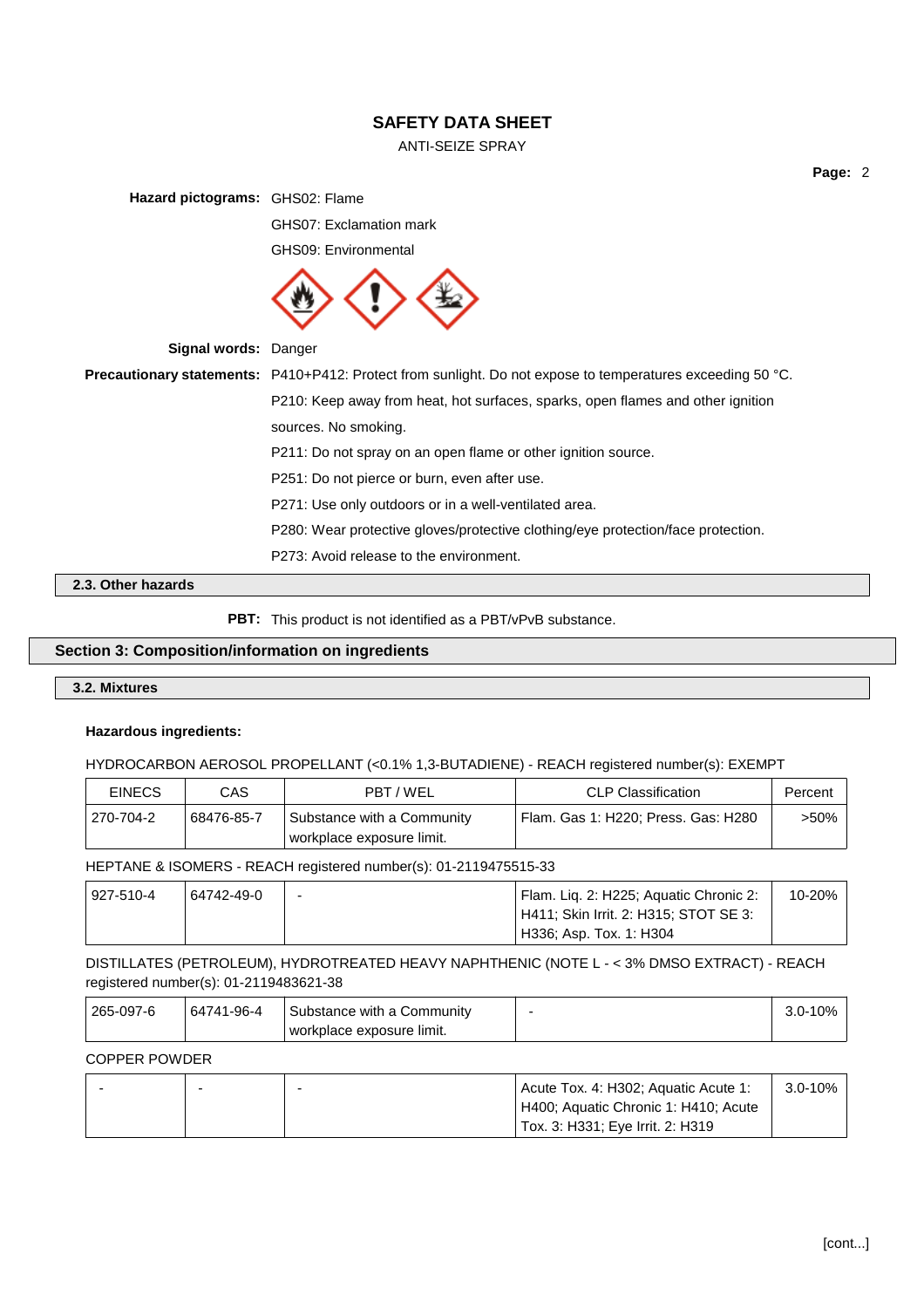# ANTI-SEIZE SPRAY

### **Page:** 3

|                                                                                                |           |                                                                                                  |                                                                                                                   | Page: 3      |
|------------------------------------------------------------------------------------------------|-----------|--------------------------------------------------------------------------------------------------|-------------------------------------------------------------------------------------------------------------------|--------------|
| <b>GRAPHITE POWDER</b><br>231-955-3                                                            | 7782-42-5 | Substance with a Community<br>workplace exposure limit.                                          | $\overline{\phantom{a}}$                                                                                          | $0.3 - 3.0%$ |
|                                                                                                |           | ACETONE - REACH registered number(s): 01-2119471330-49                                           |                                                                                                                   |              |
| 200-662-2                                                                                      | 67-64-1   |                                                                                                  | Flam. Liq. 2: H225; Eye Irrit. 2: H319;<br>STOT SE 3: H336; -: EUH066                                             | $0.3 - 3.0%$ |
| <b>CALCIUM CARBONATE</b>                                                                       |           |                                                                                                  |                                                                                                                   |              |
| 215-279-6                                                                                      | 1317-65-3 | Substance with a Community<br>workplace exposure limit.                                          | $\overline{\phantom{a}}$                                                                                          | $0.3 - 3.0%$ |
| <b>Section 4: First aid measures</b>                                                           |           |                                                                                                  |                                                                                                                   |              |
| 4.1. Description of first aid measures                                                         |           |                                                                                                  |                                                                                                                   |              |
|                                                                                                |           |                                                                                                  | Skin contact: Remove all contaminated clothes and footwear immediately unless stuck to skin. Wash                 |              |
|                                                                                                |           | immediately with plenty of soap and water.                                                       |                                                                                                                   |              |
|                                                                                                |           | Eye contact: Bathe the eye with running water for 15 minutes. Consult a doctor.                  |                                                                                                                   |              |
|                                                                                                |           | Ingestion: Wash out mouth with water. Consult a doctor.                                          |                                                                                                                   |              |
| Inhalation: Remove casualty from exposure ensuring one's own safety whilst doing so. Consult a |           |                                                                                                  |                                                                                                                   |              |
|                                                                                                |           | doctor.                                                                                          |                                                                                                                   |              |
|                                                                                                |           | 4.2. Most important symptoms and effects, both acute and delayed                                 |                                                                                                                   |              |
|                                                                                                |           | Skin contact: There may be irritation and redness at the site of contact.                        |                                                                                                                   |              |
|                                                                                                |           | Eye contact: There may be irritation and redness. The eyes may water profusely.                  |                                                                                                                   |              |
|                                                                                                |           | Ingestion: There may be soreness and redness of the mouth and throat.                            |                                                                                                                   |              |
|                                                                                                |           |                                                                                                  | Inhalation: There may be irritation of the throat with a feeling of tightness in the chest. Exposure may          |              |
|                                                                                                |           | cause coughing or wheezing.                                                                      |                                                                                                                   |              |
|                                                                                                |           | Delayed / immediate effects: Immediate effects can be expected after short-term exposure.        |                                                                                                                   |              |
|                                                                                                |           | 4.3. Indication of any immediate medical attention and special treatment needed                  |                                                                                                                   |              |
|                                                                                                |           | <b>Immediate / special treatment:</b> Eye bathing equipment should be available on the premises. |                                                                                                                   |              |
| <b>Section 5: Fire-fighting measures</b>                                                       |           |                                                                                                  |                                                                                                                   |              |
| 5.1. Extinguishing media                                                                       |           |                                                                                                  |                                                                                                                   |              |
|                                                                                                |           |                                                                                                  | <b>Extinguishing media:</b> Suitable extinguishing media for the surrounding fire should be used. Use water spray |              |
|                                                                                                |           | to cool containers. Do Not use a water jet                                                       |                                                                                                                   |              |
|                                                                                                |           | 5.2. Special hazards arising from the substance or mixture                                       |                                                                                                                   |              |
|                                                                                                |           | <b>Exposure hazards:</b> Extremely flammable. In combustion emits toxic fumes.                   |                                                                                                                   |              |
| 5.3. Advice for fire-fighters                                                                  |           |                                                                                                  |                                                                                                                   |              |

**Advice for fire-fighters:** Wear self-contained breathing apparatus. Wear protective clothing to prevent contact with skin and eyes.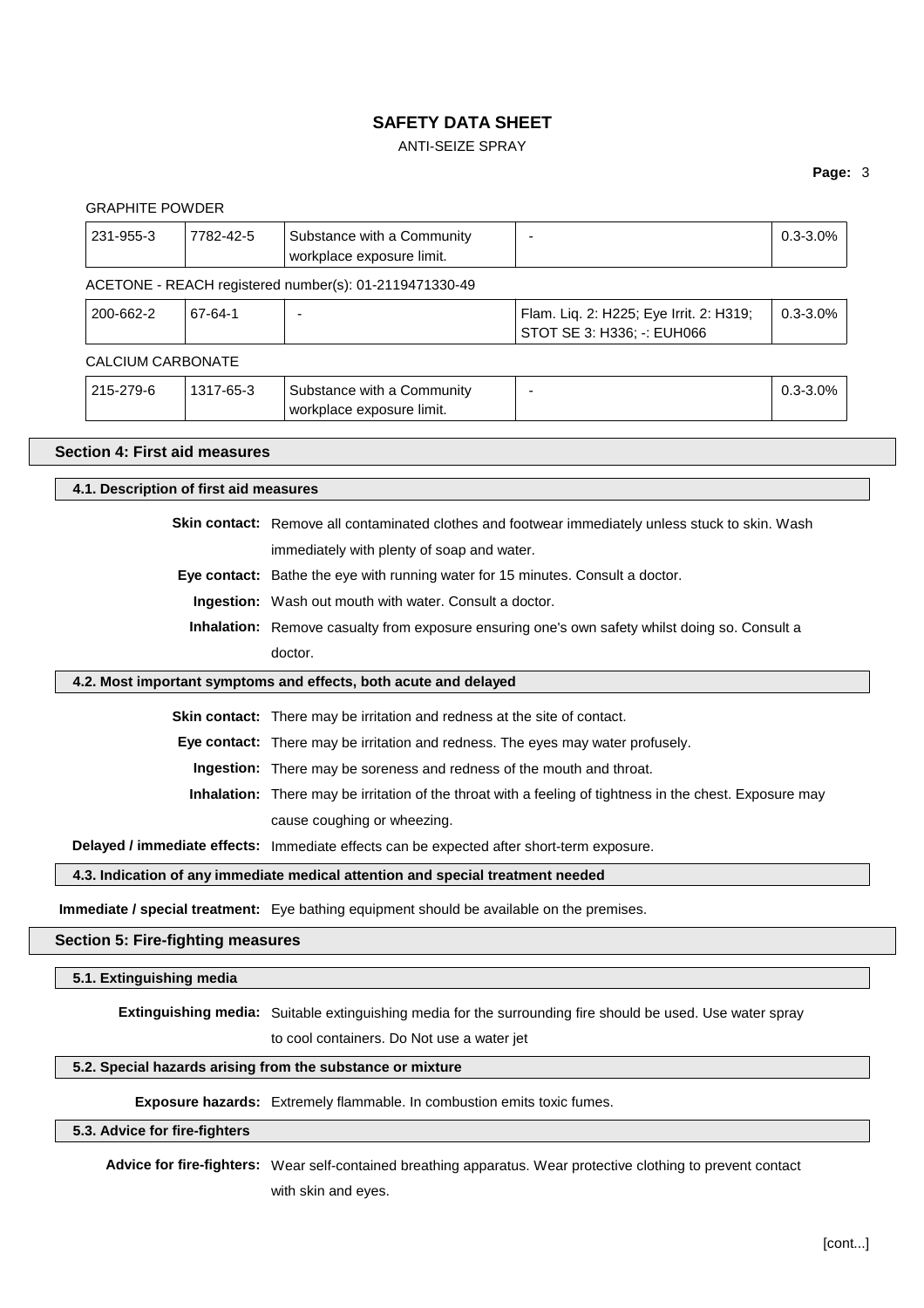## ANTI-SEIZE SPRAY

## **Section 6: Accidental release measures**

# **6.1. Personal precautions, protective equipment and emergency procedures**

**Personal precautions:** Refer to section 8 of SDS for personal protection details. If outside do not approach from downwind. If outside keep bystanders upwind and away from danger point. Mark out the contaminated area with signs and prevent access to unauthorised personnel. Mechanically ventilate the spillage area whilst avoiding the formation of explosive concentrations - see section 9 of SDS.

#### **6.2. Environmental precautions**

**Environmental precautions:** Do not discharge into drains or rivers. Contain the spillage using bunding.

# **6.3. Methods and material for containment and cleaning up**

**Clean-up procedures:** Absorb into dry earth or sand. Transfer to a closable, labelled salvage container for disposal by an appropriate method.

#### **6.4. Reference to other sections**

**Reference to other sections:** Refer to section 8 of SDS.

## **Section 7: Handling and storage**

## **7.1. Precautions for safe handling**

**Handling requirements:** Avoid direct contact with the substance. Ensure there is sufficient ventilation of the area.

Do not handle in a confined space. Avoid the formation or spread of mists in the air.

#### **7.2. Conditions for safe storage, including any incompatibilities**

**Storage conditions:** Store in a cool, well ventilated area. Keep container tightly closed. The floor of the

storage room must be impermeable to prevent the escape of liquids.

**Suitable packaging:** Must only be kept in original packaging.

**7.3. Specific end use(s)**

**Specific end use(s):** No data available.

# **Section 8: Exposure controls/personal protection**

#### **8.1. Control parameters**

#### **Hazardous ingredients:**

# **HYDROCARBON AEROSOL PROPELLANT (<0.1% 1,3-BUTADIENE)**

#### **Workplace exposure limits: Respirable** dust

| State | 8 hour TWA         | 15 min. STEL       | 8 hour TWA | 15 min. STEL |
|-------|--------------------|--------------------|------------|--------------|
| UK    | 1000ppm 1750 mg/m3 | 1250ppm 2180 mg/m3 |            |              |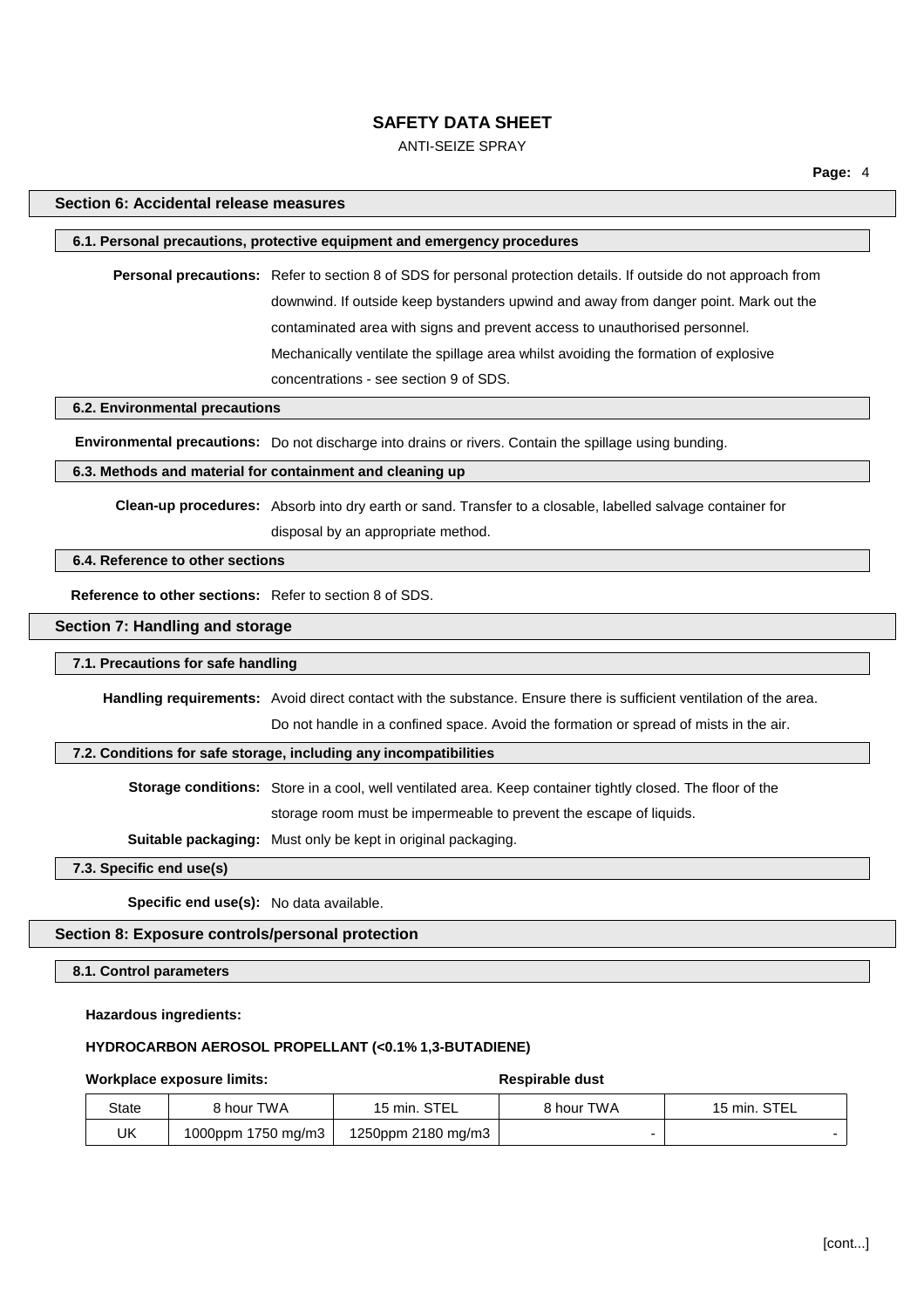# ANTI-SEIZE SPRAY

|                        | <b>HEPTANE &amp; ISOMERS</b>                                                        |            |                    |          |
|------------------------|-------------------------------------------------------------------------------------|------------|--------------------|----------|
| <b>UK</b>              | 500 ppm, 2085 mg/m3                                                                 | ۰          | ۰                  |          |
|                        | DISTILLATES (PETROLEUM), HYDROTREATED HEAVY NAPHTHENIC (NOTE L - < 3% DMSO EXTRACT) |            |                    |          |
| <b>UK</b>              | $5 \text{ mg/m}$ 3                                                                  | 10 mg/m3   | ۰                  | ٠        |
| <b>COPPER POWDER</b>   |                                                                                     |            |                    |          |
| <b>UK</b>              | $1 \,\mathrm{mg/m^3}$                                                               | 2mg/m3     | ۰                  | ۰        |
| <b>GRAPHITE POWDER</b> |                                                                                     |            |                    |          |
| <b>UK</b>              | $10 \text{ mg/m}^3$                                                                 | 15 mg/m3   | $5 \text{ mg/m}^3$ | 10 mg/m3 |
| <b>ACETONE</b>         |                                                                                     |            |                    |          |
| <b>UK</b>              | 1210 mg/m3                                                                          | 3620 mg/m3 | ۰                  |          |
|                        | <b>CALCIUM CARBONATE</b>                                                            |            |                    |          |
| UK                     | 4mg/m3                                                                              | ۰          | $4$ mg/m $3$       | ۰        |

# **Hazardous ingredients:**

# **ACETONE**

| <b>Type</b> | Exposure            | Value                    | Population | Effect   |
|-------------|---------------------|--------------------------|------------|----------|
| <b>DNEL</b> | Dermal              | 186                      | Workers    | Local    |
| <b>DNEL</b> | Inhalation          | 2420                     | Workers    | Local    |
| <b>DNEL</b> | Oral                | 62                       | Consumers  | Systemic |
| <b>PNEC</b> | Fresh water         | 10.6                     |            |          |
| <b>PNEC</b> | Marine water        | 1.06                     | -          |          |
| <b>PNEC</b> | Soil (agricultural) | 33.3                     |            |          |
| <b>PNEC</b> | ۰                   | $\overline{\phantom{0}}$ |            |          |

# **8.2. Exposure controls**

|                                             | <b>Engineering measures:</b> Ensure there is sufficient ventilation of the area. The floor of the storage room must be |  |  |
|---------------------------------------------|------------------------------------------------------------------------------------------------------------------------|--|--|
|                                             | impermeable to prevent the escape of liquids.                                                                          |  |  |
|                                             | <b>Respiratory protection:</b> Respiratory protection not normally required in well ventilated area. Self-contained    |  |  |
|                                             | breathing apparatus must be available in case of emergency. Particle filter class P2SL                                 |  |  |
|                                             | (EN143). Gas/vapour filter, type A: organic vapours (EN141).                                                           |  |  |
|                                             | <b>Hand protection:</b> Protective gloves. Nitrile gloves.                                                             |  |  |
|                                             | <b>Eye protection:</b> Safety glasses with side-shields. Ensure eye bath is to hand.                                   |  |  |
|                                             | <b>Skin protection:</b> Protective clothing.                                                                           |  |  |
|                                             | Environmental: No data available                                                                                       |  |  |
| Section 9: Physical and chemical properties |                                                                                                                        |  |  |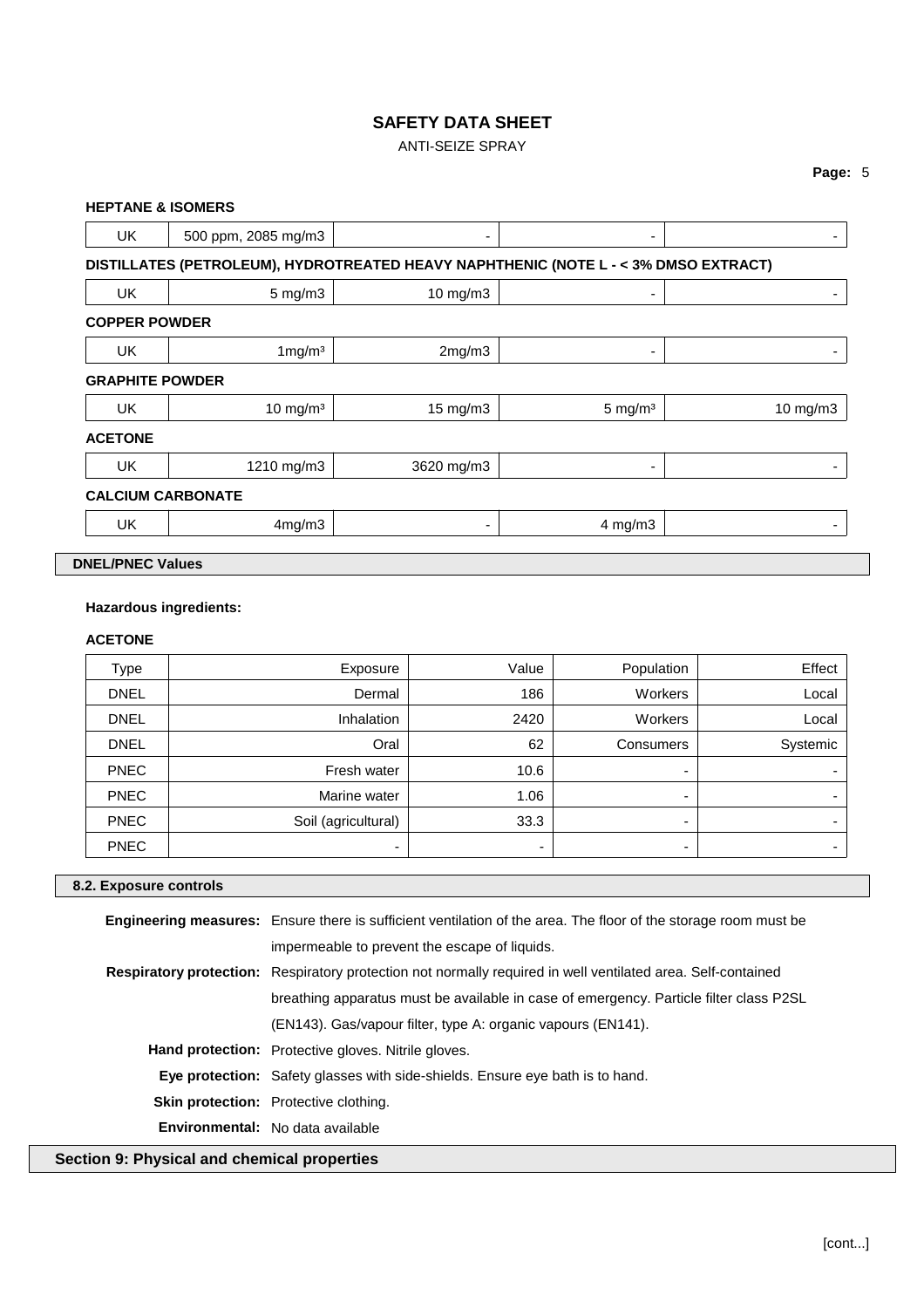ANTI-SEIZE SPRAY

**Page:** 6

#### **9.1. Information on basic physical and chemical properties**

|                                          | <b>State: Aerosol</b>                            |                                     |
|------------------------------------------|--------------------------------------------------|-------------------------------------|
|                                          | <b>Colour:</b> Dark brown                        |                                     |
|                                          | <b>Odour:</b> Characteristic odour               |                                     |
| <b>Evaporation rate: Fast</b>            |                                                  |                                     |
|                                          | <b>Oxidising:</b> Non-oxidising (by EC criteria) |                                     |
| <b>Solubility in water:</b> Not miscible |                                                  |                                     |
|                                          | <b>Viscosity: Non-viscous</b>                    |                                     |
| Boiling point/range $C: < 0$             | Melting point/range $\textdegree$ C: <-130       |                                     |
| <b>Flammability limits %: lower: 1.8</b> | upper: $9.4$                                     |                                     |
| <b>Flash point °C:</b> $\lt$ -100        | Part.coeff. n-octanol/water: No data available.  |                                     |
| Autoflammability°C: 430                  |                                                  | Vapour pressure: No data available. |
| Relative density: <1                     |                                                  | <b>pH:</b> No data available.       |
| <b>VOC g/l:</b> $515$                    |                                                  |                                     |

**9.2. Other information**

**Other information:** Not applicable.

#### **Section 10: Stability and reactivity**

**10.1. Reactivity**

**Reactivity:** Stable under recommended transport or storage conditions.

**10.2. Chemical stability**

**Chemical stability:** Stable under normal conditions.

## **10.3. Possibility of hazardous reactions**

**Hazardous reactions:** Hazardous reactions will not occur under normal transport or storage conditions.

Decomposition may occur on exposure to conditions or materials listed below.

#### **10.4. Conditions to avoid**

**Conditions to avoid:** Heat. Direct sunlight. Flames. Sources of ignition.

**10.5. Incompatible materials**

**Materials to avoid:** Strong oxidising agents. Strong acids.

**10.6. Hazardous decomposition products**

**Haz. decomp. products:** In combustion emits toxic fumes.

# **Section 11: Toxicological information**

**11.1. Information on toxicological effects**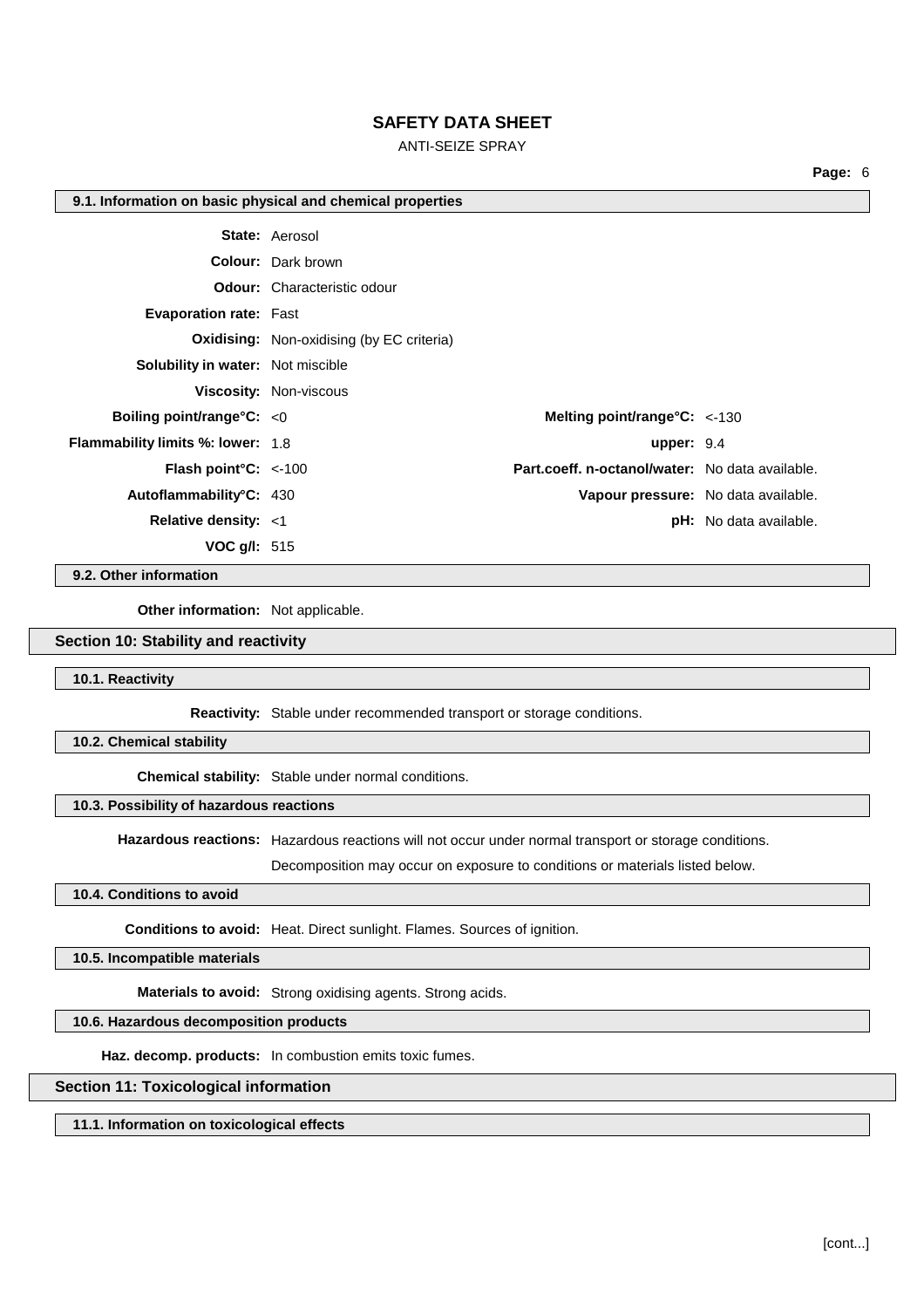# ANTI-SEIZE SPRAY

#### **Hazardous ingredients:**

## **HEPTANE & ISOMERS**

| ' DERMAL          | <b>RBT</b> | LD50    | >2000 | mg/kg |
|-------------------|------------|---------|-------|-------|
| <sup>I</sup> ORAL | RAT        | LD50    | >5000 | mg/kg |
| <b>VAPOURS</b>    | HMN        | 4H LC50 | >20   | mq/l  |

# **ACETONE**

| <b>IVN</b> | <b>RAT</b> | LD50 | 5500 | mg/kg |
|------------|------------|------|------|-------|
| ORL        | <b>MUS</b> | LD50 | ັ    | gm/kg |
| ORL        | <b>RAT</b> | LD50 | 5800 | mg/kg |

# **CALCIUM CARBONATE**

|  | ∩R∆<br>^ ^<br>◡੶੶੶ |  | w.<br>$ -$ |  | .<br>.<br>$'$ r $\iota$ |
|--|--------------------|--|------------|--|-------------------------|
|--|--------------------|--|------------|--|-------------------------|

#### **Relevant hazards for product:**

| Hazard                    | Route | <b>Basis</b>          |
|---------------------------|-------|-----------------------|
| Skin corrosion/irritation | DRM   | Hazardous: calculated |
| STOT-single exposure      | -     | Hazardous: calculated |

#### **Symptoms / routes of exposure**

**Skin contact:** There may be irritation and redness at the site of contact.

**Eye contact:** There may be irritation and redness. The eyes may water profusely.

**Ingestion:** There may be soreness and redness of the mouth and throat.

**Inhalation:** There may be irritation of the throat with a feeling of tightness in the chest. Exposure may cause coughing or wheezing.

**Delayed / immediate effects:** Immediate effects can be expected after short-term exposure.

**Other information:** Not applicable.

## **Section 12: Ecological information**

# **12.1. Toxicity**

# **Hazardous ingredients:**

#### **HEPTANE & ISOMERS**

| ALGAE         | 96H ErC50 | $> 10 - 100$   mg/l |                          |
|---------------|-----------|---------------------|--------------------------|
| DAPHNIA       | 96H ErC50 | $>1 - 10$   mg/l    |                          |
| Daphnia magna | 96H ErC50 | $> 10 - 10$         | $\overline{\phantom{a}}$ |
| <b>FISH</b>   | 96H LC50  | $>1 - 10$   mg/l    |                          |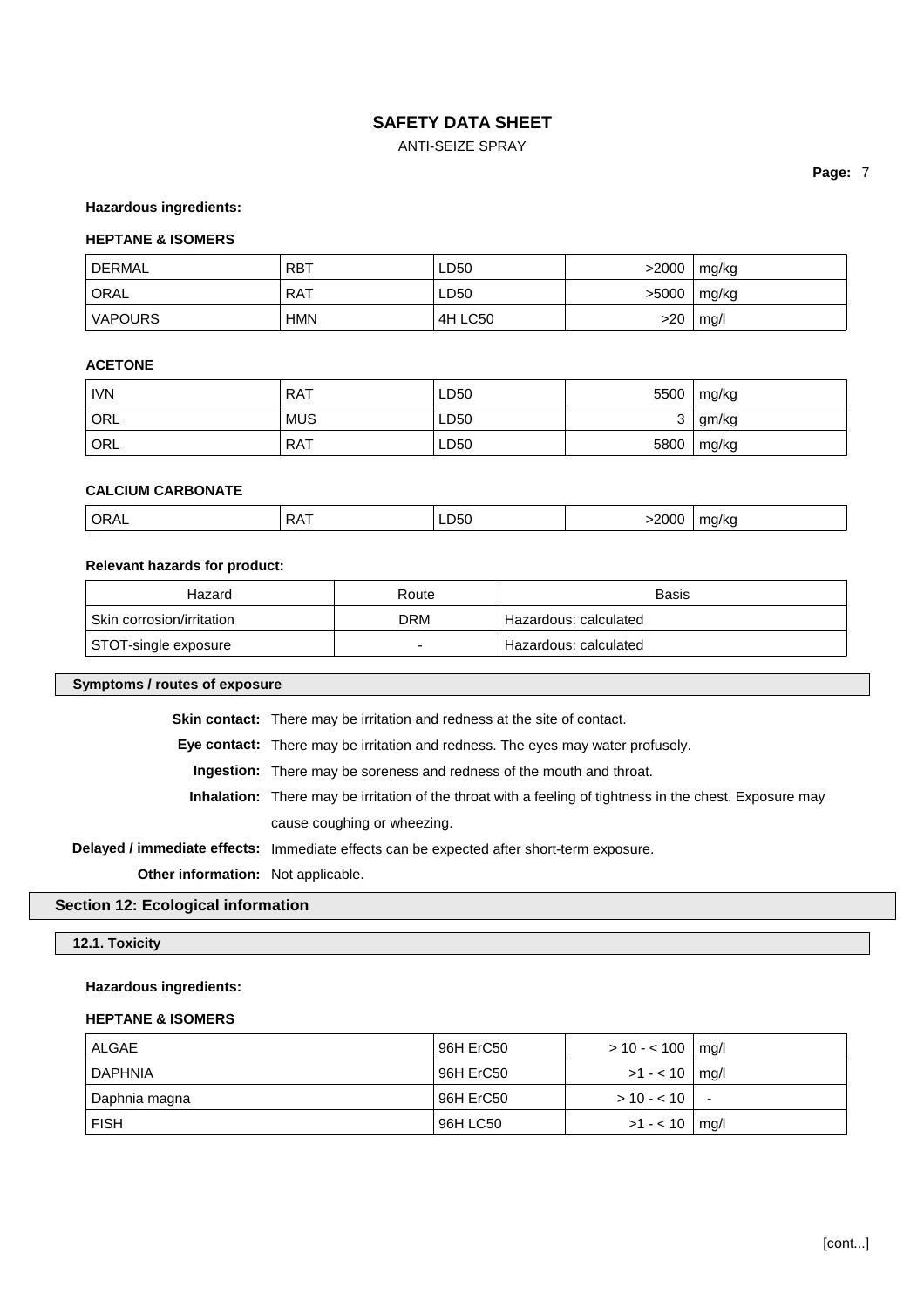# ANTI-SEIZE SPRAY

# **Page:** 8

# **ACETONE**

| <b>BLUEGILL</b><br>(Lepomis macrochirus)<br>ma/<br>∟C5U<br>יי ה |
|-----------------------------------------------------------------|
|-----------------------------------------------------------------|

## **CALCIUM CARBONATE**

| ALGAE          | 72H ErC50 | >100 | mq/l |
|----------------|-----------|------|------|
| <b>DAPHNIA</b> | 48H EC50  | >100 | mq/l |
| <b>FISH</b>    | 96H LC50  | >100 | g/l  |

## **12.2. Persistence and degradability**

# **Persistence and degradability:** Not biodegradable.

**12.3. Bioaccumulative potential**

**Bioaccumulative potential:** Bioaccumulation potential.

**12.4. Mobility in soil**

**Mobility:** Absorbed only slowly into soil.

# **12.5. Results of PBT and vPvB assessment**

**PBT identification:** This product is not identified as a PBT/vPvB substance.

**12.6. Other adverse effects**

**Other adverse effects:** Toxic to aquatic organisms. Toxic to soil organisms.

# **Section 13: Disposal considerations**

| 13.1. Waste treatment methods                 |                                                                                                                      |
|-----------------------------------------------|----------------------------------------------------------------------------------------------------------------------|
|                                               | <b>Disposal operations:</b> Transfer to a suitable container and arrange for collection by specialised disposal      |
|                                               | company. Refer to local regulations for the disposal of aerosols.                                                    |
| <b>Recovery operations:</b> No data available |                                                                                                                      |
| Waste code number: 16.05.04                   |                                                                                                                      |
|                                               | <b>Disposal of packaging:</b> Dispose of in a regulated landfill site or other method for hazardous or toxic wastes. |
|                                               | <b>NB:</b> The user's attention is drawn to the possible existence of regional or national                           |
|                                               | regulations regarding disposal.                                                                                      |

# **Section 14: Transport information**

**14.1. UN number**

**UN number:** UN1950

**14.2. UN proper shipping name**

**Shipping name:** AEROSOLS, FLAMMABLE

**14.3. Transport hazard class(es)**

**Transport class:** 2.1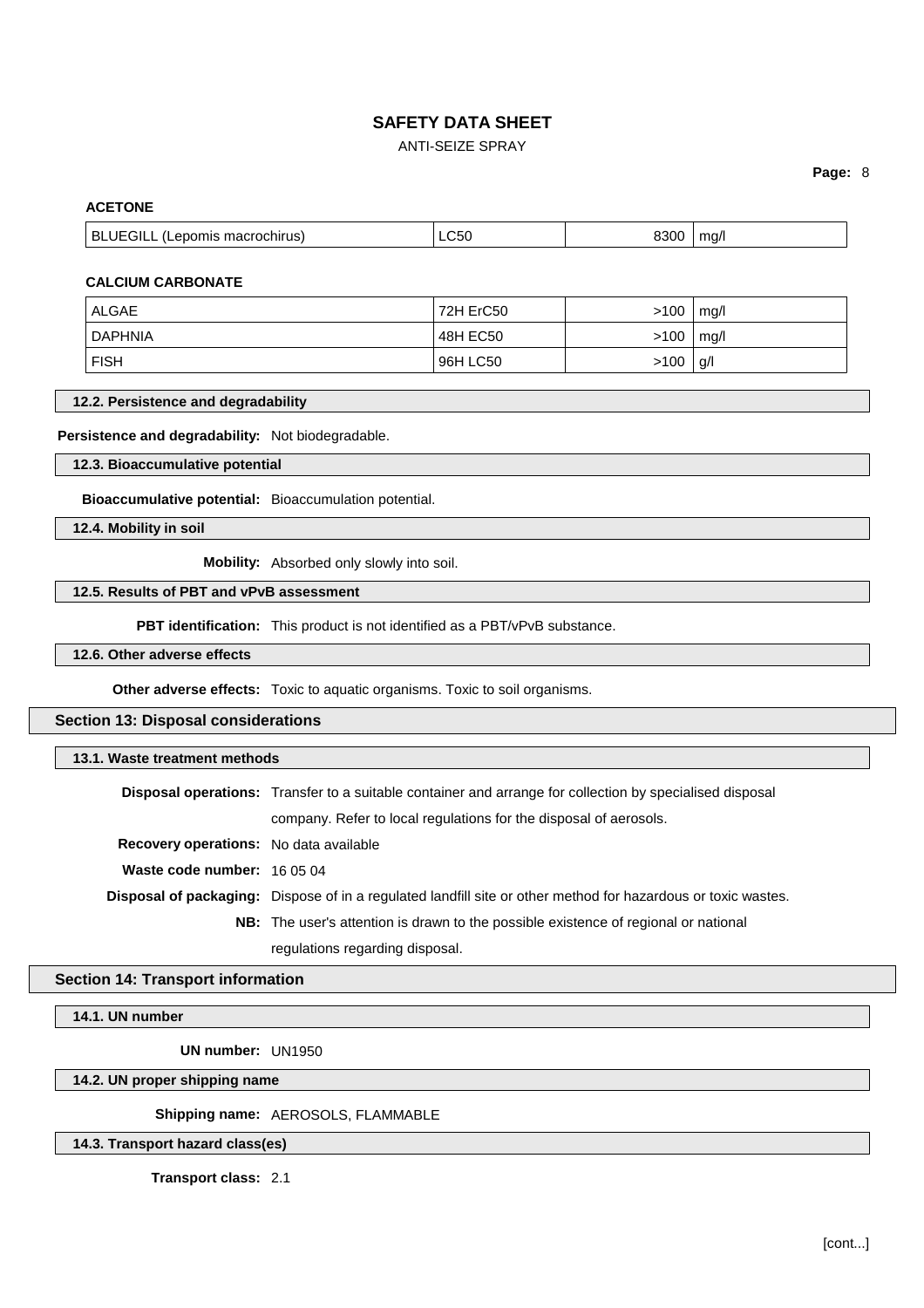# ANTI-SEIZE SPRAY

# **14.4. Packing group**

**Packing group:** n/a

**14.5. Environmental hazards**

**Environmentally hazardous:** Yes **Marine pollutant:** Yes

**14.6. Special precautions for user**

**Special precautions:** No special precautions.

## **14.7. Transport in bulk according to Annex II of MARPOL73/78 and the IBC Code**

**Transport in bulk:** No data available.

**Section 15: Regulatory information**

#### **15.1. Safety, health and environmental regulations/legislation specific for the substance or mixture**

**Specific regulations:** ICC INTERNATIONAL FIRE CODE 2006 AEROSOL CLASSIFICATION LEVEL 3

#### **15.2. Chemical Safety Assessment**

**Chemical safety assessment:** A chemical safety assessment has not been carried out for the substance or the mixture by the supplier.

#### **Section 16: Other information**

# **Other information Other information:** EC Directive 94/1/EC adapting some technicalities of Council Directive 75/324/EEC on the approximation of the laws of Member States relating to aerosol dispensers. This safety data sheet is prepared in accordance with Commission Regulation (EU) No 2015/830. Compiled in accordance with REACH. **Phrases used in s.2 and s.3:** EUH066: Repeated exposure may cause skin dryness or cracking. H220: Extremely flammable gas. H222: Extremely flammable aerosol. H225: Highly flammable liquid and vapour. H229: Pressurised container: May burst if heated. H280: Contains gas under pressure; may explode if heated. H302: Harmful if swallowed. H304: May be fatal if swallowed and enters airways. H315: Causes skin irritation. H319: Causes serious eye irritation. H331: Toxic if inhaled. H336: May cause drowsiness or dizziness. H400: Very toxic to aquatic life. H410: Very toxic to aquatic life with long lasting effects. H411: Toxic to aquatic life with long lasting effects.